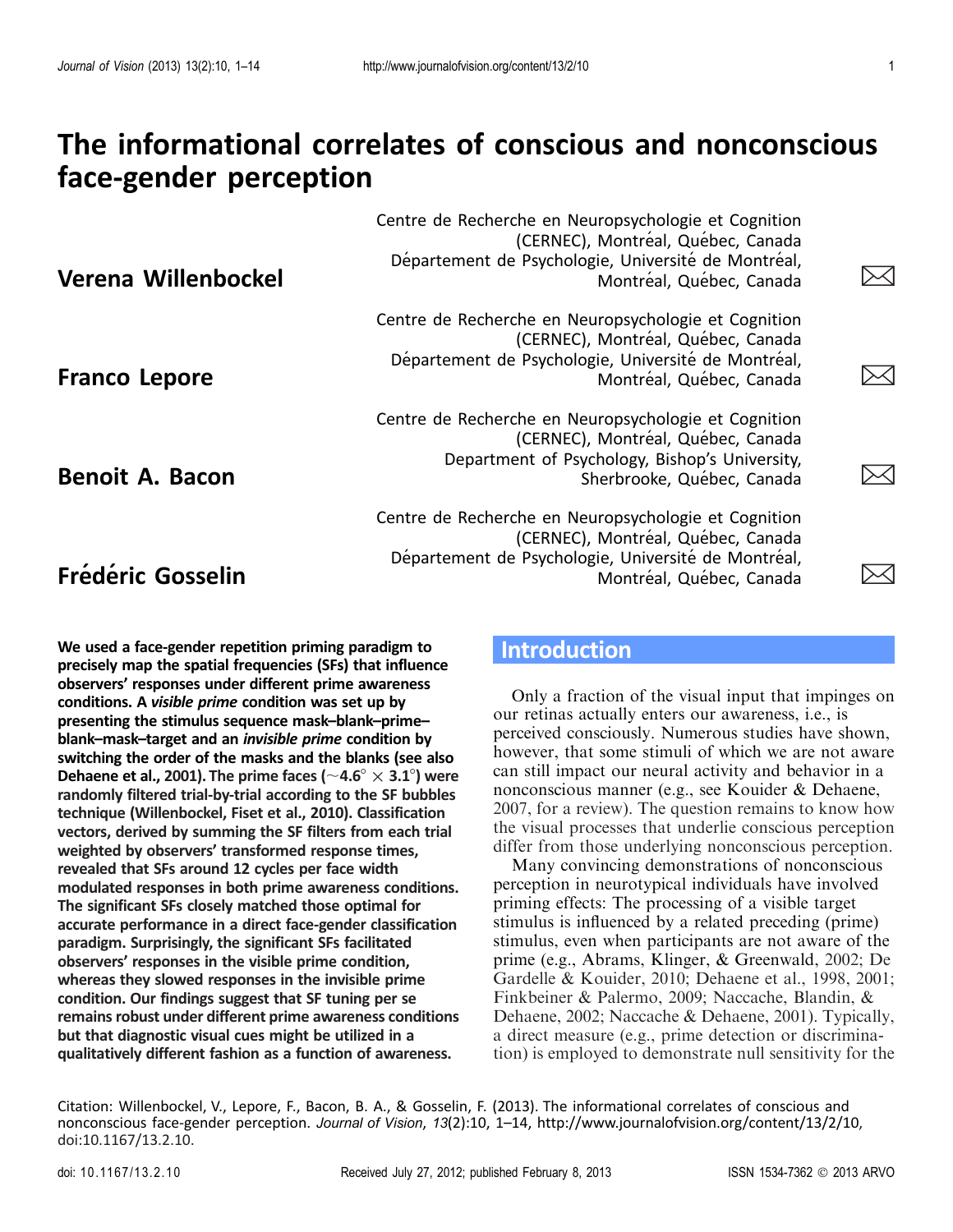prime. An indirect measure (i.e., the effects of the prime on target perception) establishes that the prime information was nonetheless encoded and processed. Many studies reported facilitatory priming effects for nonconsciously perceived primes that were identical or congruent to the target (see Kouider & Dehaene, [2007](#page-13-0), for a review). However, negative compatibility effects in which primes that are congruent with the target inhibit observers' responses have also been reported (see, e.g., Eimer & Schlaghecken, [2003,](#page-12-0) for a review).

A common way of rendering a prime invisible is to present it only briefly and to have it immediately followed by a masking stimulus (Breitmeyer  $&$  Oğmen, [2006;](#page-12-0) Kouider & Dehaene, [2007\)](#page-13-0). Masking is thought to decrease the bottom-up stimulus strength and consequently to help suppress the stimulus from awareness (specifically, to render it subliminal; Dehaene, Changeux, Naccache, Sackur, & Sergent, [2006](#page-12-0)). An elegant masking paradigm was used by Dehaene et al. ([2001\)](#page-12-0) to investigate the neural correlates of word perception under different awareness conditions. In the invisible, nonconscious condition, participants were presented with a stimuli sequence that consisted of a blank screen, followed by a first mask, a word, a second mask, and then another blank. In the visible condition, the masks and the blanks were switched—so that the word was immediately surrounded by blanks. Using these minimally different conditions in combination with functional magnetic resonance imaging (fMRI) and event-related potential (ERP) recordings, Dehaene et al. demonstrated that activation to invisible stimuli was much less than activation to visible stimuli in several brain areas and that some areas only significantly responded to visible stimuli. In a second experiment, they demonstrated that the invisible words, used as primes, led to repetition priming (see also Kouider, Dehaene, Jobert, & Le Bihan, [2007\)](#page-13-0).

Likewise, many other studies have employed masking paradigms to contrast brain activation between minimally different conscious and nonconscious conditions, which have revealed several neural markers of consciousness (see Dehaene & Changeux, [2011,](#page-12-0) for a recent review). Surprisingly few studies, however, have investigated possible distinctions in the visual information that leads to conscious versus nonconscious priming effects. Since typically only a subset of the visual input reaches our awareness while a considerable amount of information remains nonconsciously processed (e.g., Dehaene & Changeux, [2011](#page-12-0)), it is conceivable that different aspects of a complex visual stimulus lead to priming effects under different awareness conditions. For example, it is possible that different spatial frequencies (SFs) of the words used by Dehaene et al. [\(2001](#page-12-0)) were processed as a function of awareness.

It is well established that the human visual system processes input with multiple channels, each tuned to specific SFs (see De Valois & De Valois, [1990,](#page-12-0) for a review). Low SFs represent coarse information (e.g., the blurred shape of a face) whereas high SFs represent precise, detailed information (e.g., the fine wrinkles in a face). It has been proposed that different SF ranges are processed at different speeds via distinct neuroanatomical pathways (Livingstone & Hubel, [1988](#page-13-0)), play different functional roles (e.g., Bar, [2003](#page-11-0); Bullier, [2001](#page-12-0)), and possibly interact differently with awareness (De Gardelle & Kouider, 2010; Khalid, Finkbeiner, König, [& Ansorge, in press](#page-12-0)).

To investigate putative interactions between SF processing and awareness, De Gardelle and Kouider ([2010](#page-12-0)) employed a masked priming paradigm with foveally presented hybrid faces as primes (i.e., the low SFs of one face image were combined with the high SFs of another; Schyns & Oliva, [1994](#page-13-0)). The primes were displayed as briefly as 43 ms and as long as 300 ms to create four visibility conditions. The observers were asked to perform a fame judgment task on visible target faces. Based on the priming effects observed for famous faces, the authors reported two main results: First, they found comparable nonconscious priming effects for low-SF  $\ll 12$  cycles per face width, cpf) and high-SF information  $(>12 \text{ cpf})$ . Second, they observed that the magnitude of the priming effects increased with prime duration for high-SF and full-bandwidth stimuli, but not for low-SF stimuli. However, in creating the hybrids, the continuous SF spectrum of the face images was divided into two segments by using an arbitrary cutoff of 12 cpf, which falls into the SF band that is diagnostic for recognizing famous faces (Butler, Blais, Gosselin, Bub, & Fiset, [2010](#page-12-0)). Therefore, it remains possible that qualitative differences (i.e., in terms of optimal SF or SF bandwidth) were present but not revealed given the filtering method and task employed.

In fact, a recent study on nonconscious face-gender priming including low- and high-pass filtered primes provided support for qualitative differences [\(Khalid et](#page-12-0) [al., in press\)](#page-12-0). In two experiments, the authors measured face-gender priming effects using peripherally presented low-pass or high-pass filtered primes (similar in SF content to those by De Gardelle & Kouider, [2010](#page-12-0)). The authors found converging evidence that nonconscious priming occurs with low- but not with high-SF primes.

The aim of the present study was to map the SFs that modulate observers' responses in different prime awareness conditions with a higher SF resolution than previous work and independent from any cutoff frequencies. The key aspect of the present demonstration is that we randomly sampled the SFs of the prime faces on a trial-by-trial basis according to the SF bubbles technique (Willenbockel, Fiset, et al., [2010\)](#page-13-0). Sampling SFs over the whole spectrum allowed us to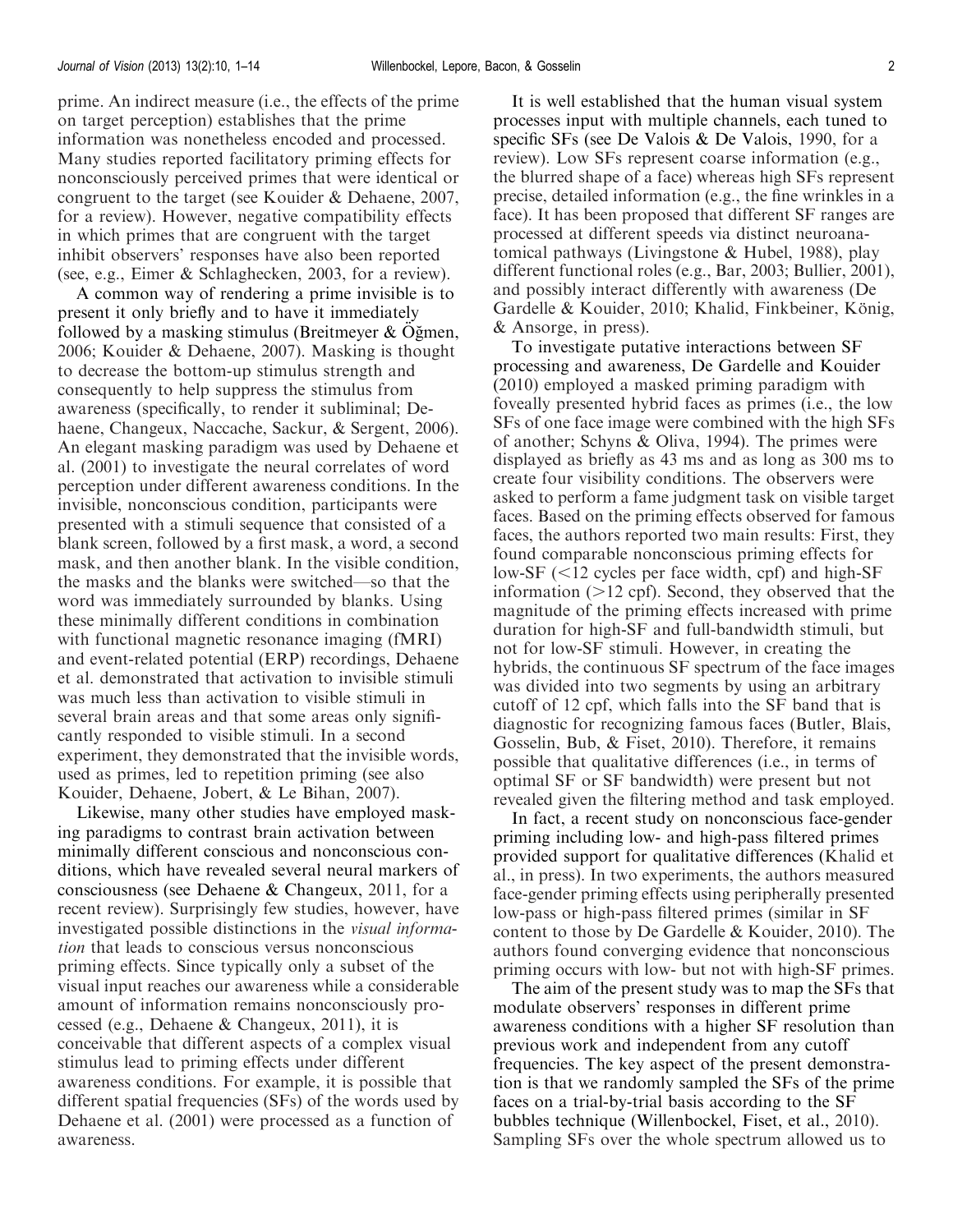correlate participants' response times (RTs) with the information that was made available to them and reveal the SF tuning curves for the task at hand. Observers were asked to perform face-gender judgments—a natural two-choice task, for which both low and high SFs have been found to be useful (Schyns & Oliva, [1999\)](#page-13-0) and for which nonconscious priming has been demonstrated (Finkbeiner & Palermo, [2009](#page-12-0); [Khalid et al., in press](#page-12-0)). To minimize the difference between our visible prime and invisible $<sup>1</sup>$  $<sup>1</sup>$  $<sup>1</sup>$  prime condi-</sup> tions we employed a masking paradigm adapted from Dehaene et al. [\(2001](#page-12-0)) for use with SF bubblized face primes. Using this approach, we tested whether the same information is diagnostic for face-gender perception as a function of awareness and whether consciously and nonconsciously processed diagnostic cues lead to the same behavioral effects.

# **Methods**

#### **Participants**

Twelve adults (seven women; 21–37 years old;  $Mdn =$ 25.50 years) took part in Experiment 1. Eighteen adults (nine women; 19–30 years old;  $Mdn = 22.00$  years) took part in Experiment 2. Four participants completed both experiments. All participants were recruited at the Université de Montréal, reported to have normal or corrected-to-normal vision, and provided written informed consent. The experiments were conducted in accordance with the Declaration of Helsinki and were approved by the CERFAS (Comité d'éthique de la recherche de la faculté des arts et des sciences) of the Université de Montréal.

#### **Materials**

Twenty grayscale photographs of faces from Schyns and Oliva ([1999](#page-13-0)) were used as base stimuli (see [Figure](#page-3-0) [1](#page-3-0) for an example). The images ( $256 \times 256$  pixels) depicted five male and five female faces (width  $=$  $\sim$ 3.1°, height =  $\sim$ 4.6°), each showing a happy and a neutral expression. The position of the main facial features, hairstyle, orientation, and lighting were normalized, and the faces were equated in mean luminance and contrast (root mean square [RMS] contrast  $= 0.43$ ) using the SHINE (spectrum, histogram, and intensity normalization and equalization) toolbox (Willenbockel, Sadr, et al., [2010](#page-13-0)). The targets were constructed by reducing the RMS contrast of the face images to 0.32, and the primes were created by randomly SF filtering the images according to the SF bubbles technique (see [Figure 1](#page-3-0) for three examples and

Willenbockel, Fiset, et al., [2010](#page-13-0), for a detailed description and an illustration of the filtering procedure). On each trial, a given base image was first padded with a uniform gray background and then transformed into the frequency domain using a fast Fourier transform. The amplitude spectrum of the transformed image was multiplied element-wise with a random filter that was constructed in the following way: A vector consisting of randomly distributed binary elements (10,195 zeros and 45 ones) was convolved with a Gaussian kernel (an SF bubble;  $\sigma =$ 1.8). As a result, a smooth sampling vector was obtained. To account for the finding that the human visual system is more sensitive to low than to high SFs (e.g., see De Valois & De Valois, [1990](#page-12-0), for a review), the sampling vector was transformed using a logarithmic function (see Willenbockel, Fiset, et al., [2010](#page-13-0), for details). The log-transformed, smoothed sampling vector was then ''rotated'' about its origin to obtain a two-dimensional (2D) filter. After multiplying this filter element-wise with the base image's amplitude spectrum, we back-transformed the result into the image domain via an inverse fast Fourier transform. The filtered image contained a random subset of the base image's SF information. For the analysis, we essentially used the log-transformed, smoothed sampling vector, henceforth referred to as SF filter.

On average the primes had a mean RMS contrast of 0.16 ( $SD = 0.04$ ). Masks were random noise textures of  $256 \times 256$  $256 \times 256$  pixels generated on each trial [\(Figure 2](#page-4-0)).<sup>2</sup> They had a mean RMS contrast of  $0.52$  ( $SD = 0.03$ ) and subtended a visual angle of  $5.8^{\circ} \times 5.8^{\circ}$ . All stimuli were displayed on a 40.3  $cd/m^2$  background using a calibrated CRT monitor. The experiment was programmed in MATLAB with the Psychophysics toolbox (Brainard, [1997;](#page-12-0) Pelli, [1997](#page-13-0)).

#### Procedure

We conducted two experiments, which both consisted of a practice phase, visibility test (pretest), testing phase, and another visibility test (posttest). The experiments differed mainly in the number of conditions and the number of trials per condition in the testing phase. Experiment 1, which was the main experiment, was designed to map SF tuning as a function of prime awareness. It required a large number of trials per condition; therefore, we minimized the number of conditions (visible prime, invisible prime). Experiment 2, which served as a control experiment, included an additional prime-absent condition, but relatively few trials per condition.

During all phases, the participants were seated in a dark room, and a chin rest was used to maintain a viewing distance of 1 m from the screen. The practice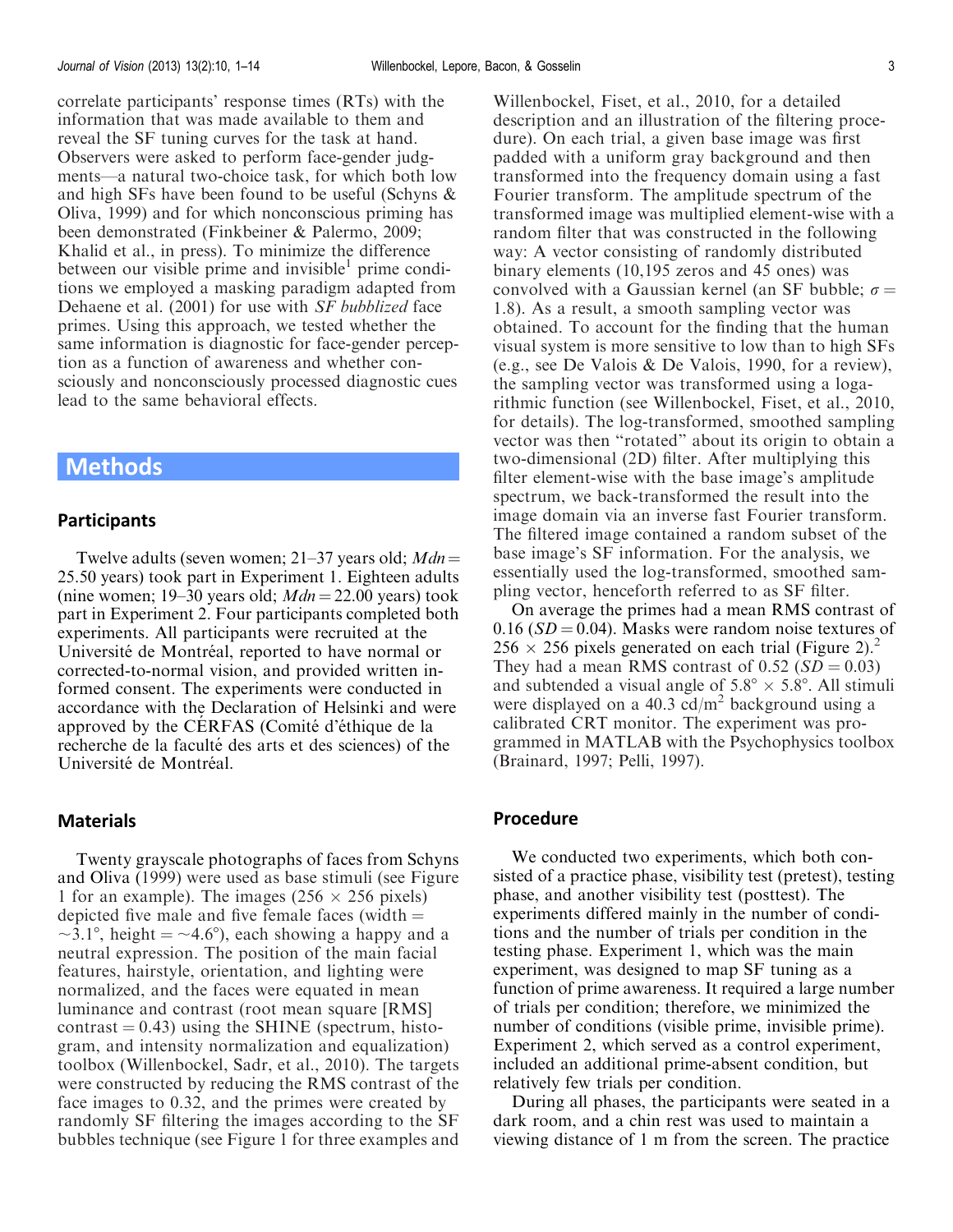<span id="page-3-0"></span>

Figure 1. Sample stimuli. The top left panel shows one of the base face images and a plot of its spatial frequency (SF) content (energy plotted as a function of SF in cycles per image, cpi). The other panels show sample results after filtering the base face image with the SF bubbles technique on three hypothetical trials.

phase, which was identical for both experiments, started after the participants had seen all base images. Each practice trial consisted of the presentation of a central fixation cross (500 ms), followed by a mask (50 ms), a uniform gray field (blank; 50 ms), an SF sampled face (33–142 ms), another blank (33 ms), another mask (17 ms), and phase noise created from the average of all target faces (until a response was made; see [Figure 2\)](#page-4-0). The duration of the SF sampled face image was adjusted trial-by-trial using QUEST (Watson & Pelli,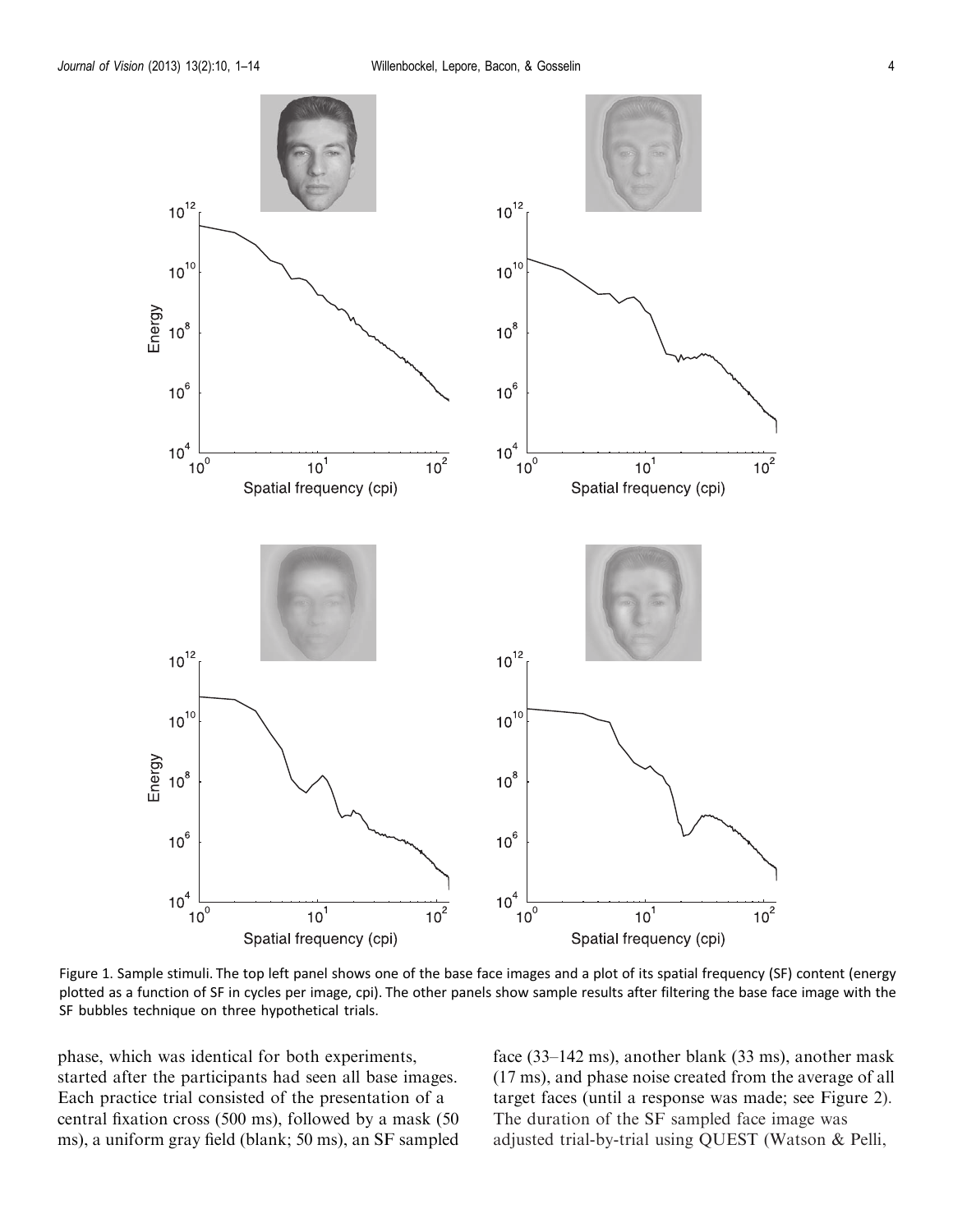<span id="page-4-0"></span>

Figure 2. Illustration of the experimental paradigm used in Experiments 1 and 2. (A) Stimuli sequence for the practice phase. The duration of the face image was adjusted trial-by-trial to maintain accuracy at 90%. (B) Stimuli sequence for the pre- and post-visibility tests. The stimuli sequence at the top corresponds to the visible face condition and the stimuli sequence at the bottom to the invisible face condition. The only difference between the two conditions is the temporal order of the masks and blanks. (C) Visible and invisible prime sequences used in the testing phases of both experiments, which included a full-spectrum target face at the end of each trial. Note that in Experiment 2, the prime face was replaced by a blank on 50% of the trials.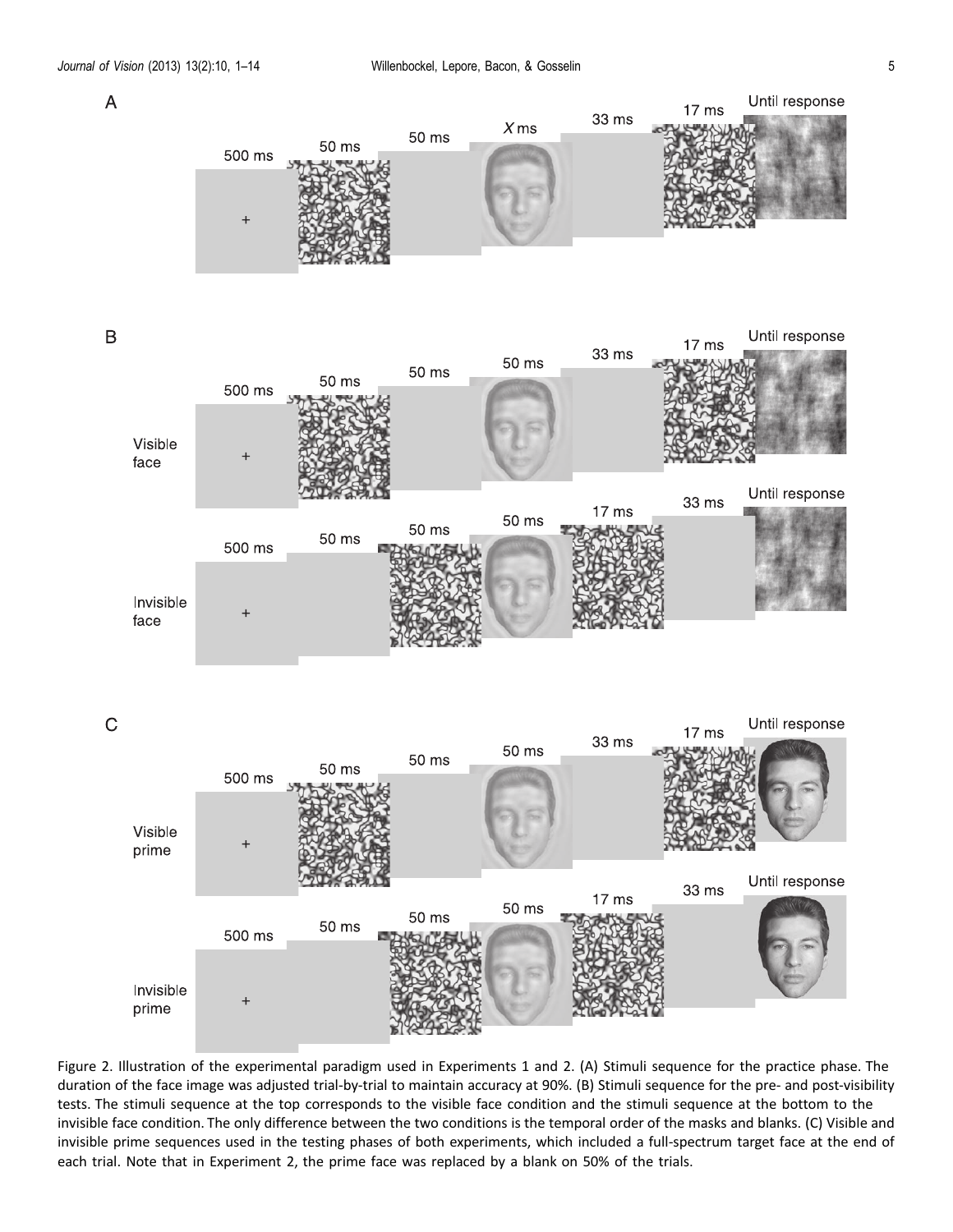<span id="page-5-0"></span>[1983\)](#page-13-0) to maintain performance at 90% correct. Participants were instructed to accurately identify the gender of the faces by pressing labeled keys, counterbalanced across observers, on a regular computer keyboard. Auditory feedback in the form of a brief 3000-Hz tone was provided when an incorrect response was made. Each observer performed a minimum of three 100-trial blocks. The practice was completed once the face-stimulus duration decreased to 50 ms or less. In Experiment 1, participants completed a total of 17,400 practice trials ( $M = 1,450$  trials per subject, min  $=$  300 trials, max  $=$  3,100 trials, 95% confidence interval [1067, 1958]), and in Experiment 2 they completed 19,000 trials  $(M = 1,911)$  trials per subject, min = 300 trials, max  $=$  4,900 trials, 95% confidence interval [1483, 2508]) (see Table 1).

The pretest included a visible face and an invisible face condition ([Figure 2b](#page-4-0)). The visible face condition was identical to the mask–blank–face–blank–mask– noise sequence of the practice phase, except that the face was presented at a fixed duration of 50 ms (see also, e.g., Finkbeiner & Palermo, [2009](#page-12-0); [Khalid et al.,](#page-12-0) [in press](#page-12-0)); this resulted in a face–mask stimulus onset asynchrony (SOA) of 83 ms. In the invisible face condition, the masks and the blanks were switched (see also Dehaene et al., [2001](#page-12-0)) so that the masks immediately surrounded the face image (blank–mask– face–mask–blank–noise; face–mask  $SOA = 50$  ms). The two visibility conditions were interleaved in random order. Observers were asked to accurately identify the gender of the randomly SF filtered faces. In Experiment 1, observers performed the pretest with both original-contrast (80 trials) and contrast-reduced faces (320 trials) that were randomly intermixed. It turned out that contrast reduction was not necessary to obtain chance-level performance in the invisible face condition; thus, original-contrast faces were used in the remainder of the study, and only those results will be reported. In Experiment 2, observers completed 200 pretest trials (with originalcontrast faces).

The testing phase followed the same basic procedure as the pretest except that (a) a target full-spectrum face replaced the phase noise at the end of each trial, (b) a control condition was added to Experiment 2, and (c) the focus was on RT rather than accuracy. Specifically, in the testing phase of both experiments, the last image in the stimulus sequence always displayed an unfiltered face that remained on the screen until the observer made a response. The target face was identical to the SF filtered face (i.e., the prime) on prime-present trials. In Experiment 1, there was always a prime in the sequence (visible prime, invisible prime). In Experiment 2, the prime faces were replaced by a blank on 50% of the trials, resulting in four conditions (visible blank, visible prime, invisible blank, invisible prime). In both

| Experi-      | Partici-       | Number    | Peak SF | Cluster          |                |              |
|--------------|----------------|-----------|---------|------------------|----------------|--------------|
| ment         | pant           | of trials | (cpf)   | $Z_{\text{max}}$ | size $k$       | Significance |
| $\mathbf{1}$ | 1              | 1,600     | 7.97    | 3.99             | 20             | $\ast$       |
|              | $\overline{2}$ | 2,900     | 14.34   | 6.32             | 49             | $\ast$       |
|              | 3              | 1,500     | 13.28   | 6.29             | 29             | $\ast$       |
|              | 4              | 800       | 10.63   | 3.22             | 8              | $\ast$       |
|              | 5              | 300       | 9.56    | 3.19             | 11             | $\ast$       |
|              | 6              | 3,100     | 10.63   | 5.96             | 24             | $\ast$       |
|              | 7              | 600       | 9.56    | 2.79             | 6              | *            |
|              | 8              | 2,000     | 12.22   | 3.51             | 12             | $\ast$       |
|              | 9              | 1,000     | 13.28   | 2.78             | 10             | $\ast$       |
|              | 10             | 1,100     | 11.69   | 3.23             | 7              | $\ast$       |
|              | 11             | 1,500     | 11.69   | 3.76             | 23             | $\ast$       |
|              | 12             | 1,000     | 7.97    | 3.47             | 9              | $\ast$       |
| 2            | $\mathbf{1}$   | 1,200     | 17.53   | 3.03             | 15             | *            |
|              | 2              | 3,000     | 11.16   | 4.97             | 23             | $\ast$       |
|              | 3              | 2,800     | 10.63   | 5.86             | 39             | *            |
|              | 4              | 2,200     | 7.97    | 3.17             | 25             | $\ast$       |
|              | 5              | 1,200     | 14.88   | 5.26             | 25             | *            |
|              | 6              | 1,300     | 8.50    | 2.82             | 4              | n.s.         |
|              | 7              | 2,400     | 11.69   | 2.32             | $\overline{c}$ | n.s.         |
|              | 8              | 3,200     | 15.94   | 4.60             | 37             | *            |
|              | 9              | 4,900     | 9.03    | 8.14             | 27             | *            |
|              | 10             | 1,500     | 8.50    | 4.25             | 11             | $\ast$       |
|              | 11             | 1,400     | 10.63   | 2.80             | 7              | *            |
|              | 12             | 1,900     | 8.50    | 4.13             | 17             | $\ast$       |
|              | 13             | 700       | 11.16   | 4.10             | 14             | $\ast$       |
|              | 14             | 900       | 14.88   | 4.26             | 27             | $\ast$       |
|              | 15             | 700       | 12.21   | 3.67             | 17             | $\ast$       |
|              | 16             | 2,100     | 13.28   | 3.90             | 20             | *            |
|              | 17             | 300       | 4.78    | 1.39             | 0              | n.s.         |
|              | 18             | 2,700     | 17.53   | 4.42             | 104            | *            |

Table 1. Spatial frequency (SF) tuning results for individual observers in the practice phases of Experiments 1 and 2. The table gives the number of trials, peak SF in cycles per face width (cpf), maximum Z-score, cluster size, and significance as evaluated using the cluster test (Chauvin et al., 2005). Notes: \*significant using the cluster test ( $k_{crit} = 4.81$  pixels,  $p < .05$ , two-tailed,  $Z_{arbitrary} = \pm 2.3$ ,  $S_r = 128$ , FWHM = 4.24); n.s., not significant.

experiments, observers were instructed to pay attention to the whole stimulus sequence and to identify the gender of the full-spectrum target face as accurately and as quickly as possible. The testing phase of Experiment 1 consisted of 25 blocks of 80 trials, for a total of 1,000 trials per condition per observer; that of Experiment 2 consisted of 10 blocks of 80 trials (200 per condition per observer).

In order to reassess the visibility of the primes after the testing phase, each participant completed a 200-trial posttest that followed the same procedure as the pretest and was identical for both experiments.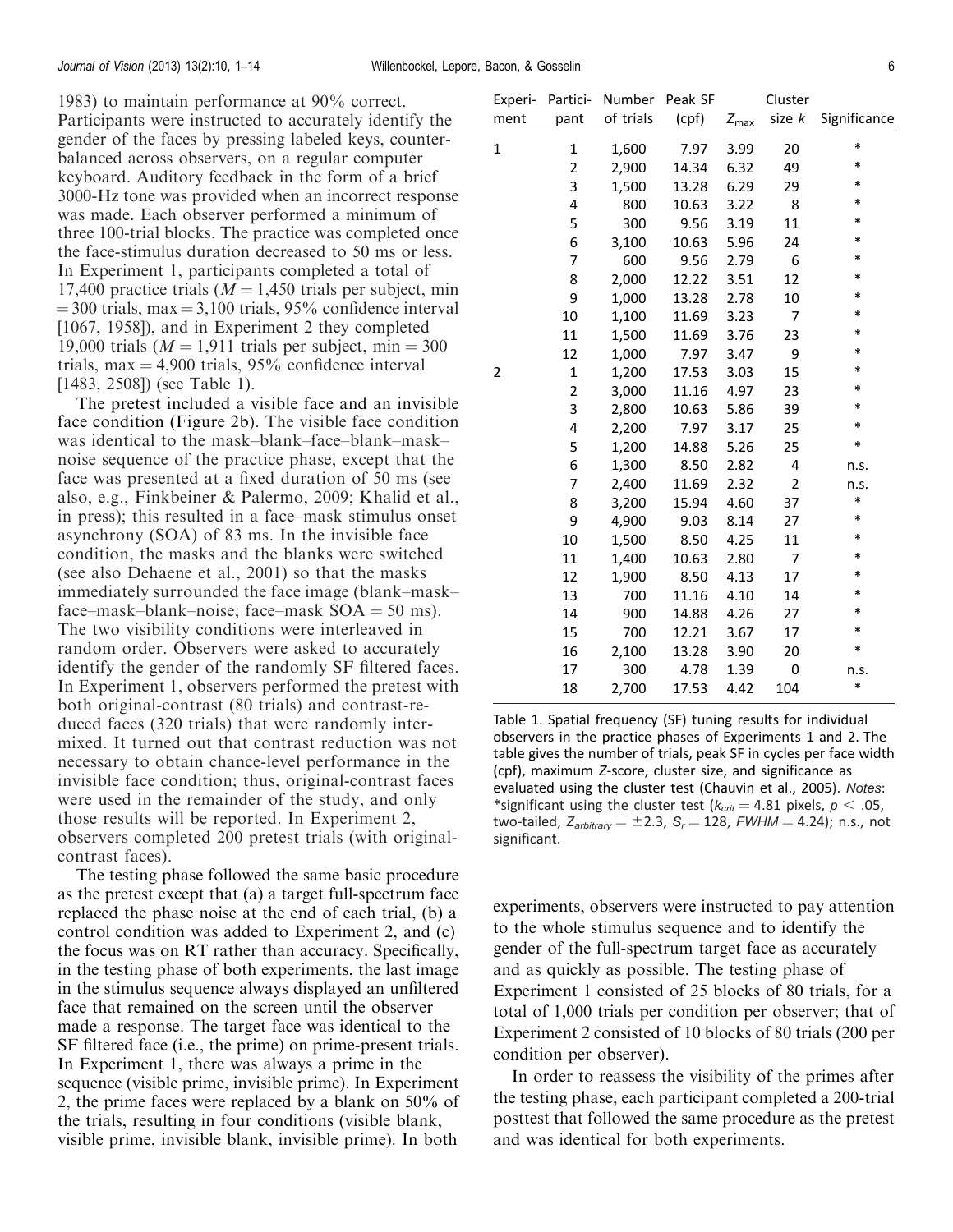20

15

 $10$ 

5

0

Z-score



 $-5$  $10<sup>0</sup>$  $10^1$  $10^2$ Spatial frequency (cpf) Figure 3. Spatial frequency tuning for direct, accurate face-gender discrimination. The graph depicts the group classification vectors

derived from the practice phases of Experiment 1 (red; the pink area shows the 95% confidence interval) and Experiment 2 (green; the light green area shows the 95% confidence interval). Stars mark the significant segments of the classification vectors.

# Analysis and results

## SF usage for direct, accurate face-gender discrimination

First, we analyzed the data from the practice phases of Experiments 1 and 2. This allowed us to see which SFs are optimal for direct, accurate face-gender categorizations and to compare SF tuning for the two groups of participants. We summed the SF filters from each practice trial weighted by the observers' transformed accuracies. The accuracies were transformed as follows: Correct responses were given a value of P(incorrect), which denotes the probability of observing an incorrect response—i.e., here 0.1—and incorrect responses a value of  $-P$ (correct)—i.e., here -0.9. Henceforth, we will call the result of this weighted sum a classification vector. One such classification vector was computed per block per participant. One participant classification vector was calculated for each observer by summing all respective block classification vectors. Finally, we derived one group classification vector for Experiment 1 and another for Experiment 2 by summing the appropriate participant classification vectors and transforming the results into Z-scores (see Willenbockel, Fiset, et al., [2010](#page-13-0), for details). Statistical significance was evaluated by applying the cluster test (Chauvin, Worsley, Schyns, Arguin, & Gosselin, [2005](#page-12-0)): Given the clusters greater than an arbitrary Z-score threshold,  $Z_{arbitrary}$ , the test gives a cluster size,  $k_{crit}$ , above which the specified p-value is satisfied  $(k_{crit} = 4.81$ pixels,  $p < .05$ , two-tailed,  $Z_{arbitrary} = \pm 2.3$ ,  $S_r = 128$ ,  $FWHM = 4.24$ .

The Z-transformed group classification vector for Experiment 1 showed a positively significant SF range  $(k_{max} = 58)$  with a local maximum at 3.19 cpf ( $Z_{local max}$  $=$  3.98) and a global maximum at 11.16 cpf ( $Z_{max}$  = 12.46). Similarly, the group classification vector for Experiment 2 showed a positively significant SF range  $(k_{max} = 53)$  with a local maximum at 3.19 cpf ( $Z_{local max}$  $=$  4.47) and a global maximum at 10.63 cpf ( $Z_{max}$  = 13.74) (Figure 3). The two classification vectors were highly correlated ( $r = 0.99$ ), suggesting that SF tuning was very consistent across the two groups of participants. The peak SFs for individual participant classification vectors are given in [Table 1](#page-5-0).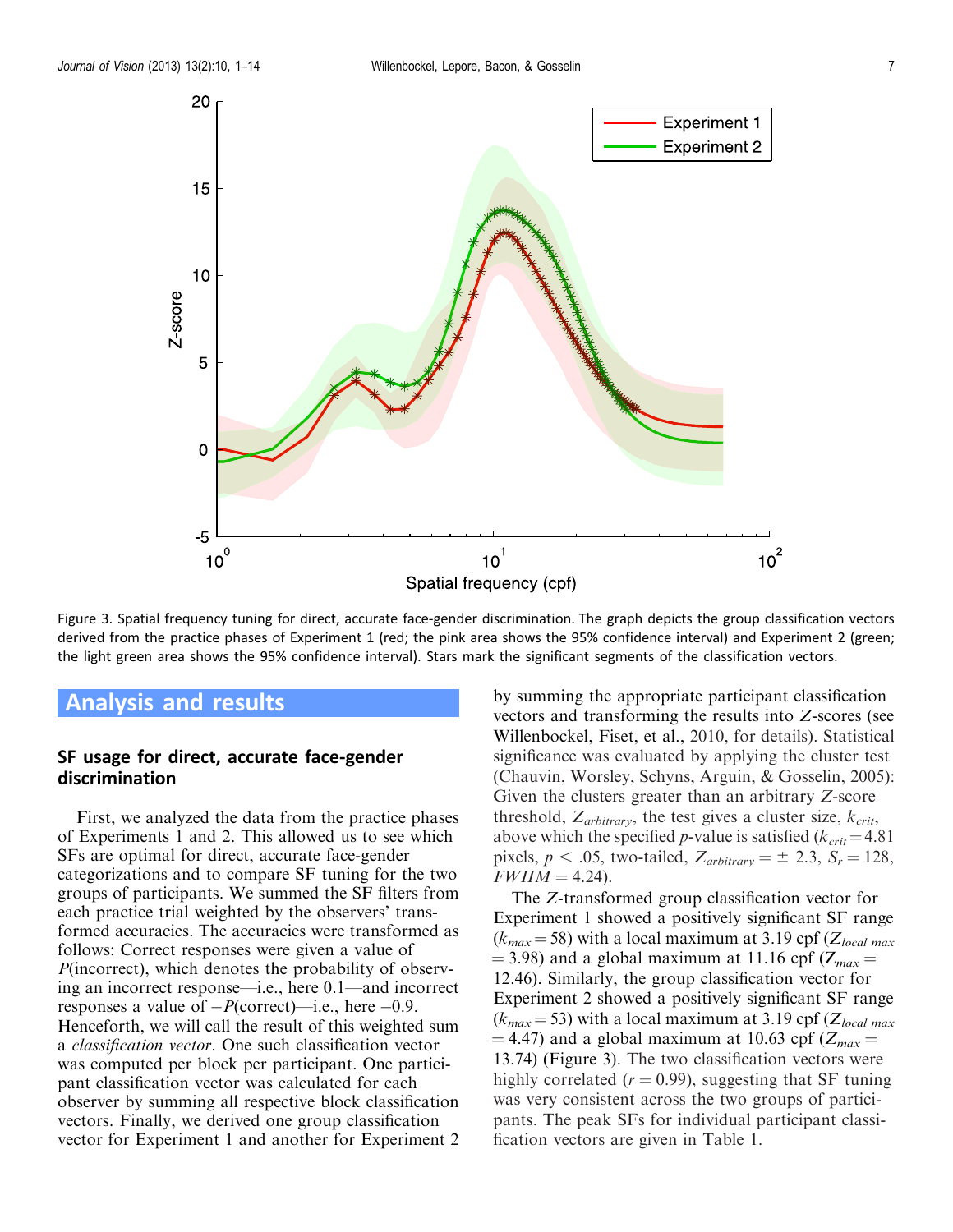

Figure 4. Pre- and posttest results from (A) Experiment 1 and (B) Experiment 2 for the visible and invisible face conditions. Red horizontal lines indicate medians, edges of the blue boxes indicate  $25<sup>th</sup>$  and  $75<sup>th</sup>$  percentiles, black whiskers extend to the extremes not considered outliers, and red crosses mark outliers.

#### Prime visibility

Next, we analyzed the pre- and posttest data of both experiments to verify prime visibility (Figure 4). Pretest accuracy in the visible face condition was significantly higher than chance in both Experiment 1 ( $M = 83.14\%$ ,  $SE = 2.63\%$ ,  $t(11) = 12.60, p < 0.001$ , and Experiment  $2 (M = 84.33\%, SE = 1.24\%), t(17) = 27.76, p < 0.001.$ In the invisible face condition, pretest accuracy was neither significantly different from chance in Experiment 1 ( $M = 49.83\%$ ,  $SE = 1.00\%$ ),  $t(11) = -0.17$ ,  $p =$  0.87, nor in Experiment 2 ( $M = 51.22\%$ ,  $SE = 1.32\%$ ),  $t(17) = 0.92, p = 0.37.$ 

Similarly, posttest accuracy in the visible face condition was significantly above chance in Experiment  $1 (M = 81.25\%, SE = 2.14\%)$ ,  $t(11) = 14.58, p < 0.001$ and in Experiment 2 ( $M = 79.44\%$ ,  $SE = 1.66\%$ ),  $t(17)$  $\mu = 17.75$ ,  $p < 0.001$ . Posttest accuracy in the invisible face condition did not attain statistical significance, neither in Experiment 1 ( $M = 52.67\%$ ,  $SE = 1.59\%$ ),  $t(11) = 1.68$ ,  $p = 0.12$ , nor in Experiment 2 (*M* = 48.89%,  $SE = .86\%$ ,  $t(17) = -1.29$ ,  $p = 0.21$ . These preand posttest results for both experiments also held up when using d' instead of accuracy. Overall, the visibility tests showed that both groups of participants could reliably identify the gender of the faces in the visible face condition but not in the invisible face condition. As can be seen in Figure 4, however, one participant performed above chance in the invisible face condition of the posttest of Experiment 1 (65% correct). Interestingly, it is the only participant who completed the posttest on a different day than the pretest and the main experiment.

# Which SFs prime?

To examine which SFs within the primes modulate observers' responses to the target, we analyzed the data from the testing phase of Experiment 1 (specifically, Blocks 5 to 25 for each participant; 20,160 trials in total). Trials with incorrect face-gender discrimination responses were excluded. Classification vectors were derived by summing the SF filters of the prime stimuli weighted by the observers' transformed RTs. The RTs were transformed as follows:  $[-\text{log}(RT+1)$ mean<sub>log(RT+1)</sub>]/std<sub>-log(RT+1)</sub>. One classification vector was computed per condition and per block. One participant classification vector per condition was then calculated for each observer by summing all respective block classification vectors. Group classification vectors were derived for each condition by summing the respective participant classification vectors and transforming the results into Z-scores. To explore the difference in SF tuning between the conditions, we subtracted the group classification vectors for the two awareness conditions and transformed the result into Z-scores. The cluster test was again used to evaluate statistical significance.

[Figure 5](#page-8-0) depicts the Z-scored classification vectors for the two prime visibility conditions. The classification vector for the visible prime condition showed positive Z-scores across nearly the whole SF spectrum, with a significant peak at 12.22 cpf ( $Z_{max}$  = 3.70;  $k_{max}$  = 21). The classification vector for the invisible prime condition showed positive Z-scores for a range of low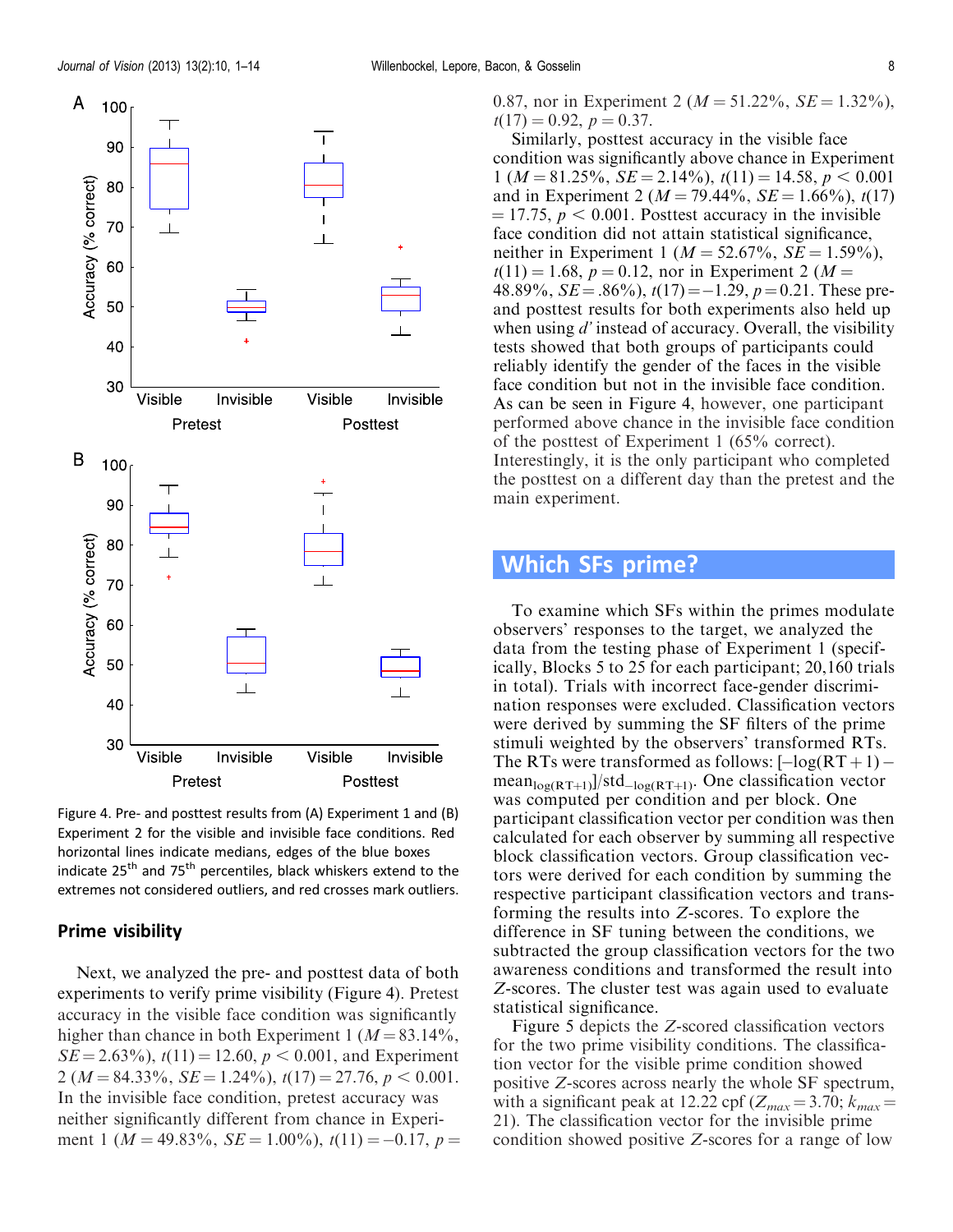<span id="page-8-0"></span>

Figure 5. Spatial frequency tuning for conscious and nonconscious face-gender priming. The graph shows the group classification vectors derived from the testing phase of Experiment 1 for the visible prime condition (blue), the invisible prime condition (red), and the normalized difference between the two (green). The light areas show the respective 95% confidence intervals. Stars mark the significant segments of the classification vectors.

and high SFs, but without any significant peaks. Strikingly, for mid-SFs, Z-scores became negative, with a significant dip at 11.69 cpf ( $Z_{min} = -2.84$ ;  $k_{max} = 5$ ). The difference classification vector (visible prime vs. invisible prime) peaked significantly at 11.69 cpf ( $Z_{max}$ )  $=$  4.59;  $k_{max}$  = 11). We also computed the classification vectors without the outlier participant's data (see the posttest results for Experiment 1)—the difference between our visibility conditions remained significant for basically the same SFs (the peak was at 12.22 cpf;  $Z_{max} = 4.29; k_{max} = 10.$ 

In sum, the correlation was maximal for the same mid-SFs in both visibility conditions; however, these SFs were linked with fast responses in the visible prime condition, whereas they were linked with slow responses in the invisible prime condition.

#### Priming effects

The sign reversal for the significant Z-scores in Experiment 1 raises the question of the nature of the overall priming effects in the two visibility conditions.

To assess the direction and magnitude of priming, we analyzed the RTs from correct trials in the testing phase of Experiment 2. This was done using a repeated-measures analysis of variance with the factors prime visibility (visible prime, invisible prime) and presence (prime absent, prime present). The results showed that there was no main effect of prime visibility,  $F(1, 17) = .75$ ,  $p = 0.40$ , but a significant main effect of presence,  $F(1, 17) = 83.94$ ,  $p < 0.001$ . The latter reflected faster responses when the primes were present than when they were absent, i.e., facilitatory priming. There was also a significant Visibility  $\times$  Presence interaction,  $F(1, 17) = 19.18$ ,  $p \le$ 0.001. The interaction was driven by a larger facilitatory priming effect in the visible prime (28 ms; 95% confidence interval [20, 34]) than in the invisible prime (9 ms; 95% confidence interval [3, 14]) condition. Contrasts for the interaction term revealed that the priming effects were significant in both visibility conditions [visible:  $F(1, 17) = 54.32$ ,  $p <$ 0.001; invisible:  $F(1, 17) = 10.03, p < 0.01$ ]. No significant effects were found in accuracy; see [Table 2](#page-9-0) for mean accuracy and RTs in Experiments 1 and 2,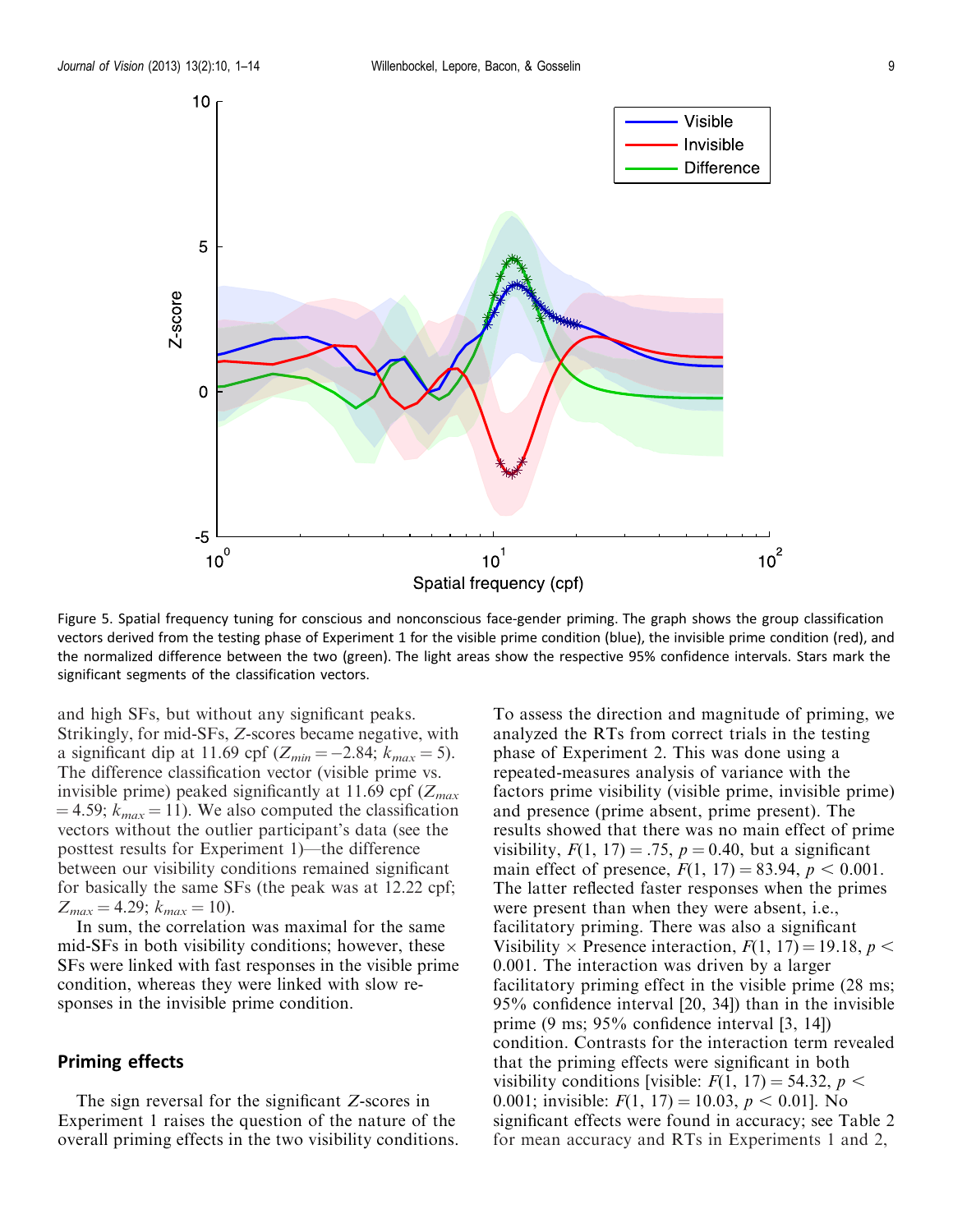<span id="page-9-0"></span>

|              |                 | Accuracy (% correct) |       |       | $RT$ (ms)                  |        |        |        |                            |
|--------------|-----------------|----------------------|-------|-------|----------------------------|--------|--------|--------|----------------------------|
| Exp.         | Condition       | Mean                 | Min   | Max   | 95% confidence<br>interval | Mean   | Min    | Max    | 95% confidence<br>interval |
| $\mathbf{1}$ | Visible prime   | 96.09                | 93.21 | 98.21 | [95.34, 96.83]             | 500.84 | 439.22 | 814.84 | [465.68, 620.37]           |
|              | Invisible prime | 95.70                | 91.19 | 98.45 | [94.36, 96.65]             | 521.52 | 454.27 | 842.44 | [485.55, 618.44]           |
| 2            | Visible prime   | 94.25                | 87.50 | 99.50 | [92.72, 95.33]             | 578.46 | 527.60 | 664.78 | [565.16, 595.73]           |
|              | Visible blank   | 94.19                | 87.00 | 99.00 | [92.53, 95.58]             | 606.19 | 564.42 | 703.36 | [593.62, 627.86]           |
|              | Invisible prime | 94.47                | 91.50 | 99.50 | [93.49, 95.77]             | 589.35 | 538.55 | 689.55 | [574.65, 609.25]           |
|              | Invisible blank | 94.56                | 89.00 | 99.50 | [93.22, 95.92]             | 597.93 | 549.95 | 719.75 | [581.80, 623.88]           |

Table 2. Face-gender judgment accuracy and response times (RTs) in the testing phases of Experiments 1 and 2.

and [Table 3](#page-10-0) for RT priming effects for each observer in Experiment 2.

## **Discussion**

We examined which SFs modulate observers' responses as a function of prime awareness. A facegender repetition priming paradigm adapted from Dehaene et al. [\(2001](#page-12-0)) allowed us to set up visible and invisible prime conditions that differed solely in the timing of mask onset. By combining this paradigm with the SF bubbles technique (Willenbockel, Fiset, et al., [2010\)](#page-13-0), we were able to map in an unbiased manner which SFs influenced observers' RTs. The present study is one of the first to examine SF tuning as a function of awareness at such a fine SF resolution (see also Willenbockel, Lepore, Nguyen, Bouthillier, & Gosselin, [2012\)](#page-13-0). Our main results show that the same SFs affected RTs in both prime visibility conditions but, surprisingly, in opposite directions.

With regard to SF tuning, we found that information around 12 cpf significantly influenced observers' RTs (given face stimuli subtending a horizontal visual angle of  $\sim$ 3°). This finding resembles SF tuning results obtained in other face perception tasks. For instance, an SF band centered between 7 and 16 cpf was found to be optimal for the identification of faces subtending visual angles between  $2.3^{\circ}$  and  $9.5^{\circ}$  (e.g., Costen, Parker, & Craw, [1994](#page-12-0), [1996;](#page-12-0) Gaspar, Sekuler, & Bennett, [2008;](#page-12-0) Gold, Bennett, & Sekuler, [1999](#page-12-0); Näsänen, [1999;](#page-13-0) Willenbockel, Fiset, et al., [2010\)](#page-13-0). Moreover, SFs around 11 cpf were maximally correlated with observers' accuracy in the direct face-gender discrimination task of the practice phases of Experiments 1 and 2. This suggests that SF tuning per se is robust across face identification, direct face-gender discrimination, and face-gender priming, even under different prime awareness conditions. It also suggests that the masks we used to manipulate prime visibility did not alter SF tuning.

The present SF results extend the findings of De Gardelle and Kouider [\(2010](#page-12-0)) and [Khalid et al. \(in](#page-12-0) [press](#page-12-0)) by revealing the precise informational correlates of conscious and nonconscious priming. Both previous studies demonstrated nonconscious face priming effects for low SFs. Additionally, De Gardelle and Kouider, but not Khalid et al., observed nonconscious priming for high SFs. However, the filtering methods employed in those studies are limited in that they rely on a cutoff frequency for low- and high-pass filtering  $(3 \text{ c}/\textdegree)$ , which corresponded to approximately 12 cpf). SF bubbles has the advantage over low-, high-, and band-pass filtering that it is unbiased and can reveal subtle differences in peak SFs or bandwidths (see also Thurman & Grossman, [2011](#page-13-0), for a comparison of SF bubbles with bandpass filtering). This way, potential pitfalls related to the largely arbitrary choice of cutoff frequencies can be avoided. For instance, if our experiment was rerun with primes that were low- and high-pass filtered at 12 cpf, one would expect to see low- and high-SF priming independently of awareness; however, if it was rerun with primes that were low- and high-pass filtered at 17 cpf, one would expect to see low- and high-SF priming in the visible prime condition but only low-SF priming in the invisible prime condition. In fact, as we have shown, the same SFs were maximally correlated with observers' responses in both visibility conditions, with slightly greater absolute values in the visible prime condition.

A surprising aspect of our results is that the significant SFs influenced RTs in opposite directions in the two awareness conditions. Whereas in the visible prime condition, the significant SFs led to fast responses, they led to slow responses in the invisible prime condition. Such a reversal was seen neither in De Gardelle and Kouider's ([2010\)](#page-12-0) nor in [Khalid et al.'s \(in](#page-12-0) [press](#page-12-0)) RT priming effects. This could be due to methodological differences, such as the choice of cutoff frequencies—possibly, the reversal would have been present for a mid-SF band-pass condition containing, e.g., SFs between 8 and 16 cpf.

To shed light on the nature of the overall priming effects in our paradigm, we ran a control experiment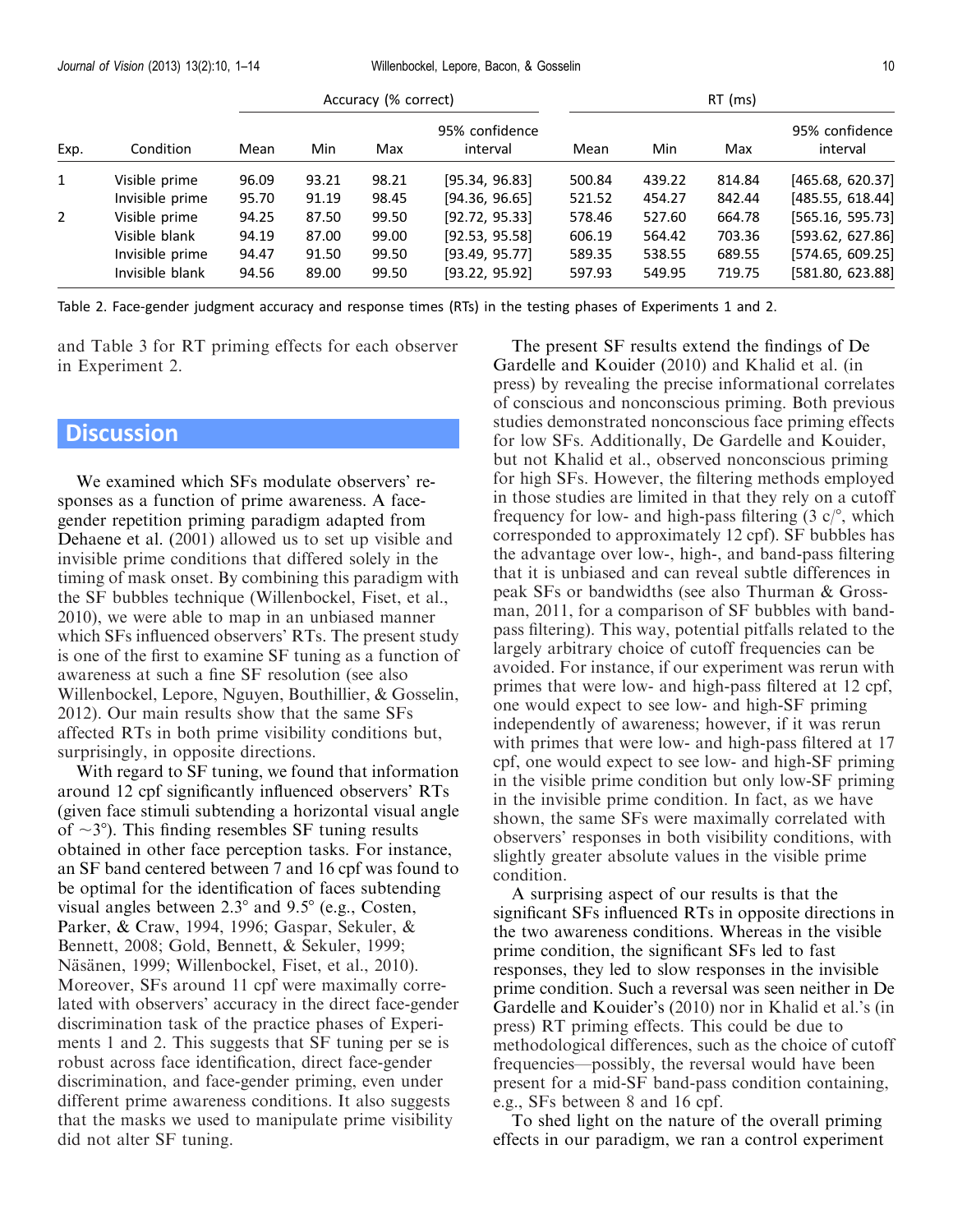<span id="page-10-0"></span>

|                         | Priming effect (ms) |                 |  |  |  |
|-------------------------|---------------------|-----------------|--|--|--|
| Participant             | Visible prime       | Invisible prime |  |  |  |
| 1                       | 12                  | 14              |  |  |  |
| $\overline{\mathbf{c}}$ | $-11$               | 21              |  |  |  |
| 3                       | 27                  | 13              |  |  |  |
| 4                       | 29                  | 16              |  |  |  |
| 5                       | 27                  | 8               |  |  |  |
| 6                       | 20                  | 17              |  |  |  |
| 7                       | 45                  | $^{-2}$         |  |  |  |
| 8                       | 6                   | 4               |  |  |  |
| 9                       | 8                   | 0               |  |  |  |
| 10                      | 39                  | 30              |  |  |  |
| 11                      | 37                  | $-16$           |  |  |  |
| 12                      | 43                  | $-13$           |  |  |  |
| 13                      | 29                  | 6               |  |  |  |
| 14                      | 28                  | 6               |  |  |  |
| 15                      | 26                  | 18              |  |  |  |
| 16                      | 42                  | 11              |  |  |  |
| 17                      | 51                  | 6               |  |  |  |
| 18                      | 40                  | 16              |  |  |  |

Table 3. Individual priming effects (response times from prime absent trials minus response times from prime present trials) for the two visibility conditions in the testing phase of Experiment 2.

(Experiment 2). It allowed us to compare the RTs from prime-present trials with those from prime-absent trials, separately for the two prime awareness conditions. Priming studies often measure congruence effects (e.g., RTs from same-gender vs. different-gender primetarget trials in [Khalid et al., in press](#page-12-0)). However, the purpose of Experiment 2 was to uncover how the difference we observed in SF tuning (in Experiment 1) translates into overall RT effects, while introducing as few changes with regard to Experiment 1 as possible. Therefore, the prime-present versus prime-absent contrast was more appropriate: First, in Experiment 1, prime and target were always identical. Adding a different-gender condition at this stage would have introduced the potential confound that different gender implies different identities and different photos. Second, a different-gender condition could potentially have led to a change in the observers' strategy, since prime information would not always have been useful (e.g., participants might have paid less attention to the primes overall compared to Experiment 1).

The results of Experiment 2 revealed *facilitatory* priming effects of 9 ms and 28 ms for the invisible and visible prime conditions, respectively. By themselves, these findings appear consistent with previous facegender priming results (e.g., Finkbeiner & Palermo, [2009;](#page-12-0) Goshen-Gottstein & Ganel, [2000;](#page-12-0) Henson et al., [2003; Khalid et al., in press\)](#page-12-0). For instance, Finkbeiner and Palermo ([2009\)](#page-12-0) observed faster responses to target faces displaying the same gender as the invisible

(masked) prime faces than to targets of opposite gender (congruence effects of 10 ms, 9 ms, and 8 ms for different SOA conditions in Experiment 3). Khalid et al. found congruence effects of 4–6 ms for invisible low-SF primes. The studies by Goshen-Gottstein and Ganel ([2000](#page-12-0)) and Henson et al. ([2003](#page-12-0)) revealed long-lag repetition priming effects (i.e., shorter RTs to repeated versus unrepeated faces, with repetition lags of  $\sim 10$ min) of approximately 20–30 ms for consciously perceived familiar and unfamiliar faces. Furthermore, several studies using different tasks demonstrated that priming effects are larger when the primes are consciously perceived than when they are rendered nonconscious (e.g., De Gardelle & Kouider, [2010](#page-12-0); Kouider et al., [2007\)](#page-13-0). Thus, the results of Experiment 2 closely replicate classic priming effects, both in terms of the direction of the priming (i.e., facilitatory) and magnitude.

How can these facilitatory priming effects observed in Experiment 2 be reconciled with the SF results obtained in Experiment 1? All blind statistical tests for classification images—including the cluster test (Chauvin et al., [2005](#page-12-0)) that we employed—assume relatively focal signals. Accordingly, several SFs that show positive Z-scores could have facilitated observers' responses despite being outside of the significant SF band in both classification vectors. In the visible prime condition, the band of SFs that attained statistical significance would also have facilitated observers' responses, resulting in an enhanced facilitatory effect. In the invisible prime condition, in contrast, the same band of SFs would have somewhat hindered observers' responses, resulting overall in a relatively small facilitatory effect.

This does not explain, however, why the influences of the diagnostic SFs are reversed as a function of awareness. This reversal could be related to a number of previous results demonstrating opposite priming influences in contexts of different awareness conditions (e.g., Eimer & Schlaghecken, [2002;](#page-12-0) Frings & Wentura, [2005;](#page-12-0) Klapp & Hinkley, [2002;](#page-13-0) for reviews see Eimer & Schlaghecken, [2003;](#page-12-0) Sumner, [2007](#page-13-0)). For example, Eimer and Schlaghecken ([2002\)](#page-12-0) found negative compatibility effects when the primes were not consciously perceived but positive compatibility effects when the primes did reach the observers' awareness. The negative compatibility effect was initially demonstrated using a left/right forced choice task with arrows as stimuli (Eimer & Schlaghecken, [1998, 2002](#page-12-0)) but has now been replicated in other paradigms, for instance, with emotional faces (Bennett, Lleras, Oriet, & Enns, [2007](#page-12-0)). Possibly, the results in our invisible prime condition reflect signs of a transition from positive to negative priming, with most SFs facilitating responses (hence the overall positive priming effect) but the SF band most systematically facilitating responses in the visible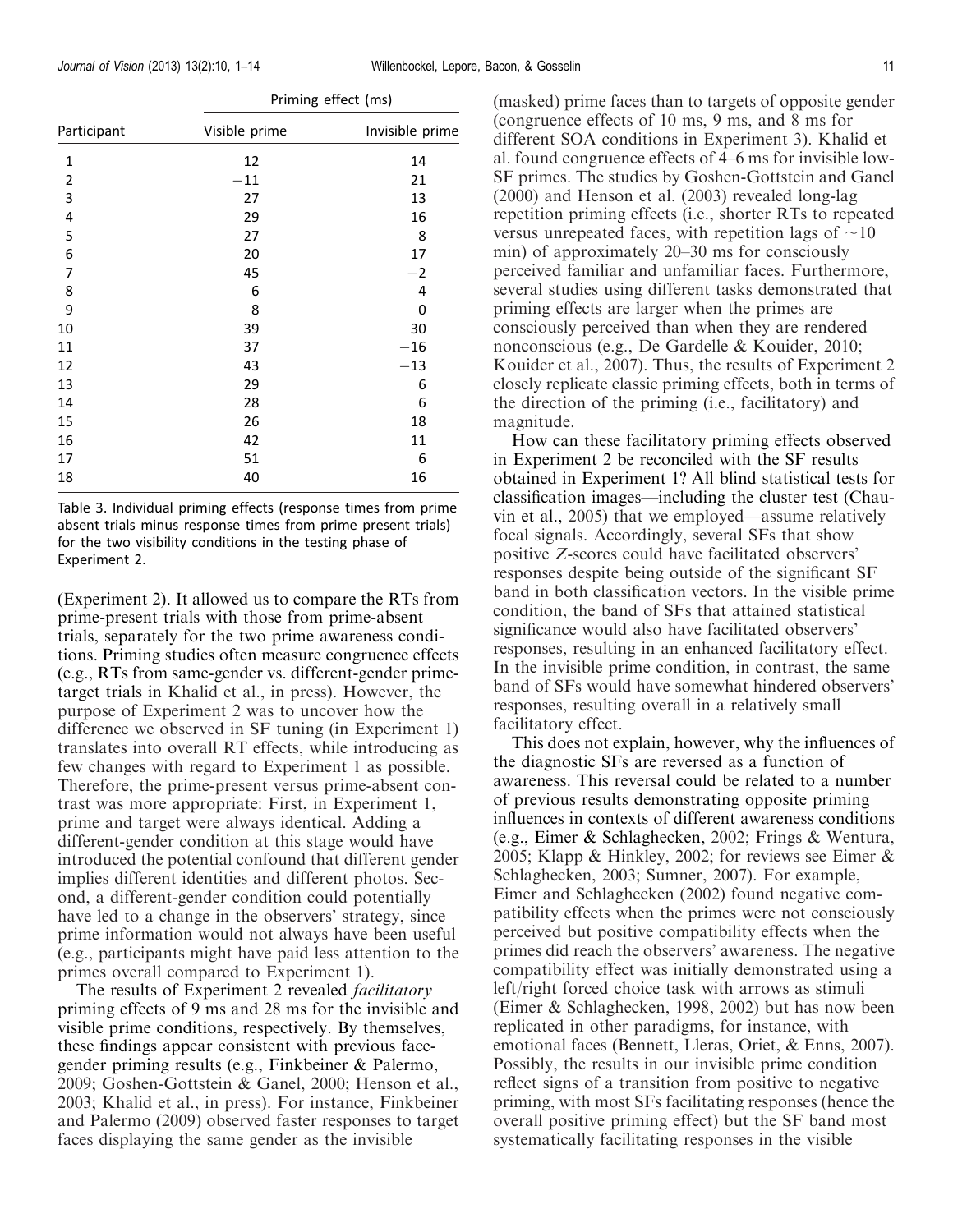<span id="page-11-0"></span>condition inhibiting responses (hence the local negative priming effect). It is possible that if we had measured gender congruence effects in our control task instead of the prime-present versus prime-absent contrast, we would have observed a negative priming effect.

It is still debated which factors determine the direction of priming effects (e.g., see Sumner, [2007,](#page-13-0) for a review). It has been suggested that there might be a causal link between prime awareness and the direction of the compatibility effects (see, e.g., Eimer & Schlaghecken, [2002;](#page-12-0) Klapp & Hinkley, [2002](#page-13-0)). However, more recent results speak against this possibility (e.g., Schlaghecken, Blagrove, & Maylor, [2008](#page-13-0); Verleger, Jaśkowski, Aydemir, Van der Lubbe, & Groen, [2004;](#page-13-0) see Sumner, [2007](#page-13-0), for a review). Alternatively, it has been suggested that interactions between the mask and the prime might play a role (e.g., see Sumner, [2007](#page-13-0), for a review). It would be conceivable that the increase in RTs observed in our study is related to interactions between information at  $\sim$ 12 cpf in the invisible prime face and the immediately following mask; this interaction might not be present in the visible prime condition due to the inserted blank. In any case, more work will be needed to clarify the links between the direction of priming, masking, and awareness.

Several discussions in the field of nonconscious perception have emphasized the importance of revealing qualitative differences in the effects obtained with visible and invisible stimuli. In fact, reliably demonstrating nonconscious perception has posed many challenges (e.g., for reviews see Holender, [1986](#page-12-0); Kouider & Dehaene, [2007](#page-13-0)), and revealing differences of a qualitative nature has been suggested to be the most convincing way to show that the conscious/nonconscious distinction is meaningful (Cheesman & Merikle, [1986\)](#page-12-0). Here, we examined the possibility that qualitative differences reside in the visual information that is encoded and processed consciously versus nonconsciously. Results showing that, for instance, low SFs are processed nonconsciously whereas high SFs are not available during nonconscious processing would have strongly supported the qualitative views (see also [Khalid et al., in press\)](#page-12-0). However, the present results did not reveal differences in SF tuning per se. This could mean that the same underlying process(es) played a role in both awareness conditions (e.g., Holender & Duscherer, [2004;](#page-12-0) Perruchet & Vinter, [2002](#page-13-0)). It could also be that the composite RT measure that we employed does not contain enough signal to reveal subtle SF tuning differences in foveal vision. In a number of other recent studies results have been reported that were interpreted as qualitative differences between conscious and nonconscious perception (e.g., Barbot & Kouider, 2012; Eimer & Schlaghecken, [2002](#page-12-0); Frings & Wentura, [2005;](#page-12-0) Snodgrass & Shevrin, [2006\)](#page-13-0); both Willenbockel et al. [\(2012](#page-13-0)) and [Khalid et al. \(in](#page-12-0)

[press](#page-12-0)) found differences in SF tuning as a function of awareness in face perception. We think that two interesting avenues for future research would be to map SF tuning with a high resolution in peripheral vision (see [Khalid et al., in press](#page-12-0)) and to further investigate the reversal of priming influences we observed specifically for the SFs that are diagnostic for the task at hand.

Keywords: consciousness, face perception, priming, spatial frequency

# Acknowledgments

This work was supported by the Natural Sciences and Engineering Research Council (NSERC) for the Canada Research Chair and operating grant to Franco Lepore, and a NSERC Discovery grant to Frédéric Gosselin. We thank Josiane Jauniaux for help with data collection for Experiment 2 and Quoc Vuong and two anonymous reviewers for their helpful comments and suggestions.

Commercial relationships: none. Corresponding authors: Verena Willenbockel; Frédéric Gosselin. Email: verena.willenbockel@umontreal.ca; frederic.gosselin@umontreal.ca.

Address: Département de Psychologie, Université de Montréal, Montréal, Québec, Canada.

## Footnotes

By *invisible* we mean gender-invisible (see also, e.g., Finkbeiner & Palermo, 2009; Khalid et al., in press). <sup>2</sup> MATLAB code to generate the masks: mask  $=$ abs(imresize(randn(30, 30),[256, 256])); mask(mask  $>$  $1) = 1$ ; mask = (mask – 0.5) \* 0.85 + 0.5;

## References

- Abrams, R. L., Klinger, M. R., & Greenwald, A. G. (2002). Subliminal words activate semantic categories (not automated motor responses). Psychonomic Bulletin and Review, 9, 100–106.
- Bar, M. (2003). A cortical mechanism for triggering top-down facilitation in visual object recognition. Journal of Cognitive Neuroscience, 15, 600–609.
- Barbot, A., & Kouider, S. (2012). Longer is not better: Nonconscious overstimulation reverses priming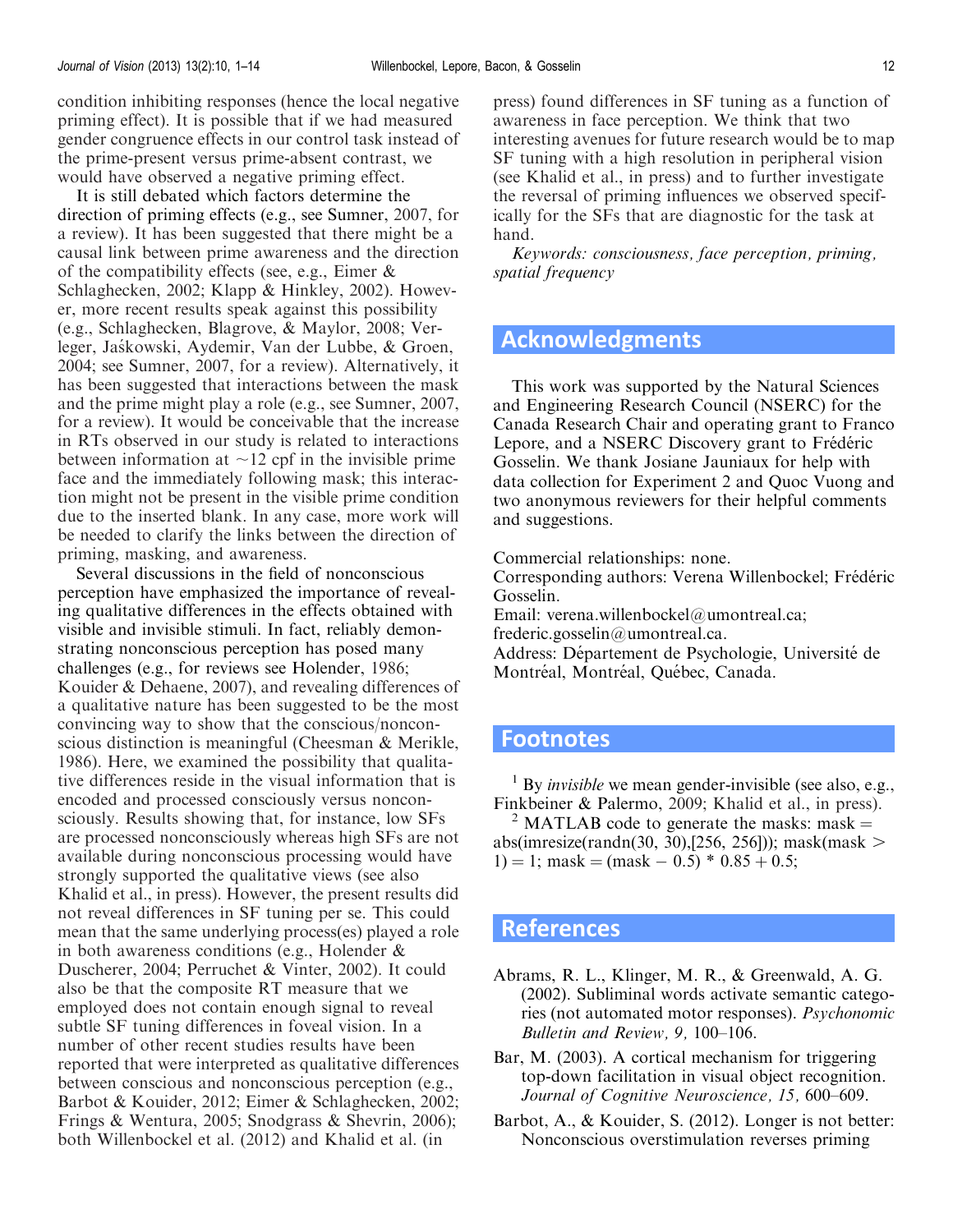<span id="page-12-0"></span>influences under interocular suppression. Attention, Perception, & Psychophysics, 74, 174–184.

- Bennett, J. D., Lleras, A., Oriet, C., & Enns, J. T. (2007). A negative compatibility effect in priming of emotional faces. Psychonomic Bulletin and Review, 14, 908–912.
- Brainard, D. H. (1997). The psychophysics toolbox. Spatial Vision, 10, 433–436.
- Breitmeyer, B. G., & Öğmen, H. (2006). Visual masking: Time slices through conscious and unconscious vision. Oxford: Oxford University Press.
- Bullier, J. (2001). Integrated model of visual processing. Brain Research Reviews, 36, 96–107.
- Butler, S., Blais, C., Gosselin, F., Bub, D., & Fiset, D. (2010). Recognizing famous people. Attention, Perception, & Psychophysics, 72, 1444-1449.
- Chauvin, A., Worsley, K. J., Schyns, P. G., Arguin, M., & Gosselin, F. (2005). Accurate statistical tests for smooth classification images. Journal of Vision,  $5(9)$ :1, 659–667, [http://www.journalofvision.org/](http://www.journalofvision.org/content/5/9/1) [content/5/9/1](http://www.journalofvision.org/content/5/9/1), doi:10.1167/5.9.1. [\[PubMed\]](http://www.ncbi.nlm.nih.gov/pubmed/16356076) [[Article\]](http://www.journalofvision.org/content/5/9/1.long).
- Cheesman, J., & Merikle, P. M. (1986). Distinguishing conscious from unconscious perceptual processes. Canadian Journal of Psychology, 40, 343–367.
- Costen, N. P., Parker, D. M., & Craw, I. (1996). Effects of high-pass and low-pass spatial filtering on face identification. Perception & Psychophysics, 58, 602– 612.
- Costen, N. P., Parker, D. M., & Craw, I. (1994). Spatial content and spatial quantisation effects in face recognition. Perception, 23, 129–146.
- De Gardelle, V., & Kouider, S. (2010). How spatial frequencies and visual awareness interact during face processing. *Psychological Science*, 21, 58–66.
- De Valois, R. L., & De Valois, K. K. (1990). Spatial Vision. New York, NY: Oxford University Press.
- Dehaene, S., & Changeux, J.-P. (2011). Experimental and theoretical approaches to conscious processing. Neuron, 70, 200–227.
- Dehaene, S., Changeux, J.-P., Naccache, L., Sackur, J., & Sergent, C. (2006). Conscious, preconscious, and subliminal processing: A testable taxonomy. Trends in Cognitive Sciences, 10, 204–211.
- Dehaene, S., Naccache, L., Cohen, L., Le Bihan, D., Mangin, J.-F., Poline, J.-B., et al. (2001). Cerebral mechanisms of word masking and unconscious repetition priming. Nature Neuroscience, 4, 752– 758.
- Dehaene, S., Naccache, L., Le Clec'H, G., Koechlin, E., Mueller, M., Dehaene-Lambertz, G., et al.

(1998). Imaging unconscious semantic priming. Nature, 395, 597–600.

- Eimer, M., & Schlaghecken, F. (1998). Effects of masked stimuli on motor activation: Behavioral and electrophysiological evidence. Journal of Experimental Psychology: Human Perception and Performance, 24, 1737–1747.
- Eimer, M., & Schlaghecken, F. (2002). Links between conscious awareness and response inhibition: Evidence from masked priming. Psychonomic Bulletin and Review, 9, 514–520.
- Eimer, M., & Schlaghecken, F. (2003). Response facilitation and inhibition in subliminal priming. Biological Psychology, 64, 7–26.
- Finkbeiner, M., & Palermo, R. (2009). The role of spatial attention in nonconscious processing: A comparison of face and nonface stimuli. Psychological Science, 20, 42–51.
- Frings, C., & Wentura, D. (2005). Negative priming with masked distractor-only prime trials: Awareness moderates negative priming. Experimental Psychology, 52, 131–139.
- Gaspar, C., Sekuler, A. B., & Bennett, P. J. (2008). Spatial frequency tuning of upright and inverted face identification. Vision Research, 48, 2817–2826.
- Gold, J., Bennett, P. J., & Sekuler, A. B. (1999). Identification of band-pass filtered letters and faces by human and ideal observers. Vision Research, 39, 3537–3560.
- Goshen-Gottstein, Y., & Ganel, T. (2000). Repetition priming for familiar and unfamiliar faces in a sexjudgment task: Evidence for a common route for the processing of sex and identity. Journal of Experimental Psychology: Learning, Memory, and Cognition, 26, 1198–1214.
- Henson, R. N., Goshen-Gottstein, Y., Ganel, T., Otten, L. J., Quayle, A., & Rugg, M. D. (2003). Electrophysiological and haemodynamic correlates of face perception, recognition and priming. Cerebral Cortex, 13, 793–805.
- Holender, D. (1986). Semantic activation without conscious identification in dichotic listening, parafoveal vision, and visual masking: A survey and appraisal. Behavioral and Brain Sciences, 9, 1–66.
- Holender, D., & Duscherer, K. (2004). Unconscious perception: The need for a paradigm shift. Perception & Psychophysics, 66, 872–881.
- Khalid, S., Finkbeiner, M., König, P., & Ansorge, U. (in press). Subcortical human face processing? Evidence from masked priming. Journal of Experimental Psychology: Human Perception and Performance.